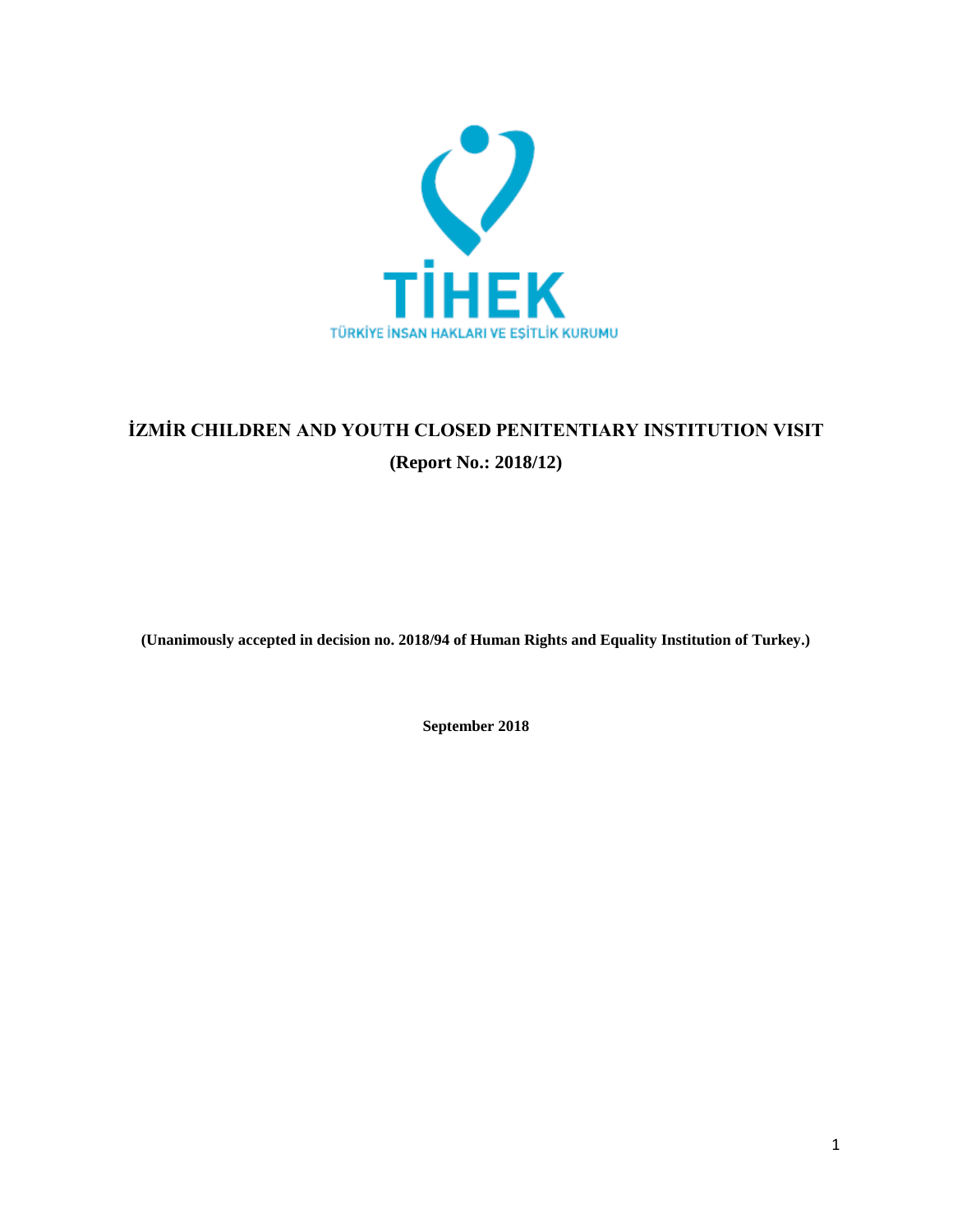## **TABLE OF CONTENTS**

| B. GENERAL INFORMATION ON İZMİR CHILDREN AND YOUTH CLOSED PENITENTIARY INSTITUTION 5 |  |
|--------------------------------------------------------------------------------------|--|
|                                                                                      |  |
|                                                                                      |  |
|                                                                                      |  |
|                                                                                      |  |
| C.4. FINDINGS, OBSERVATIONS AND INTERVIEWS IN RELATION TO COMMUNICATION WITH THE     |  |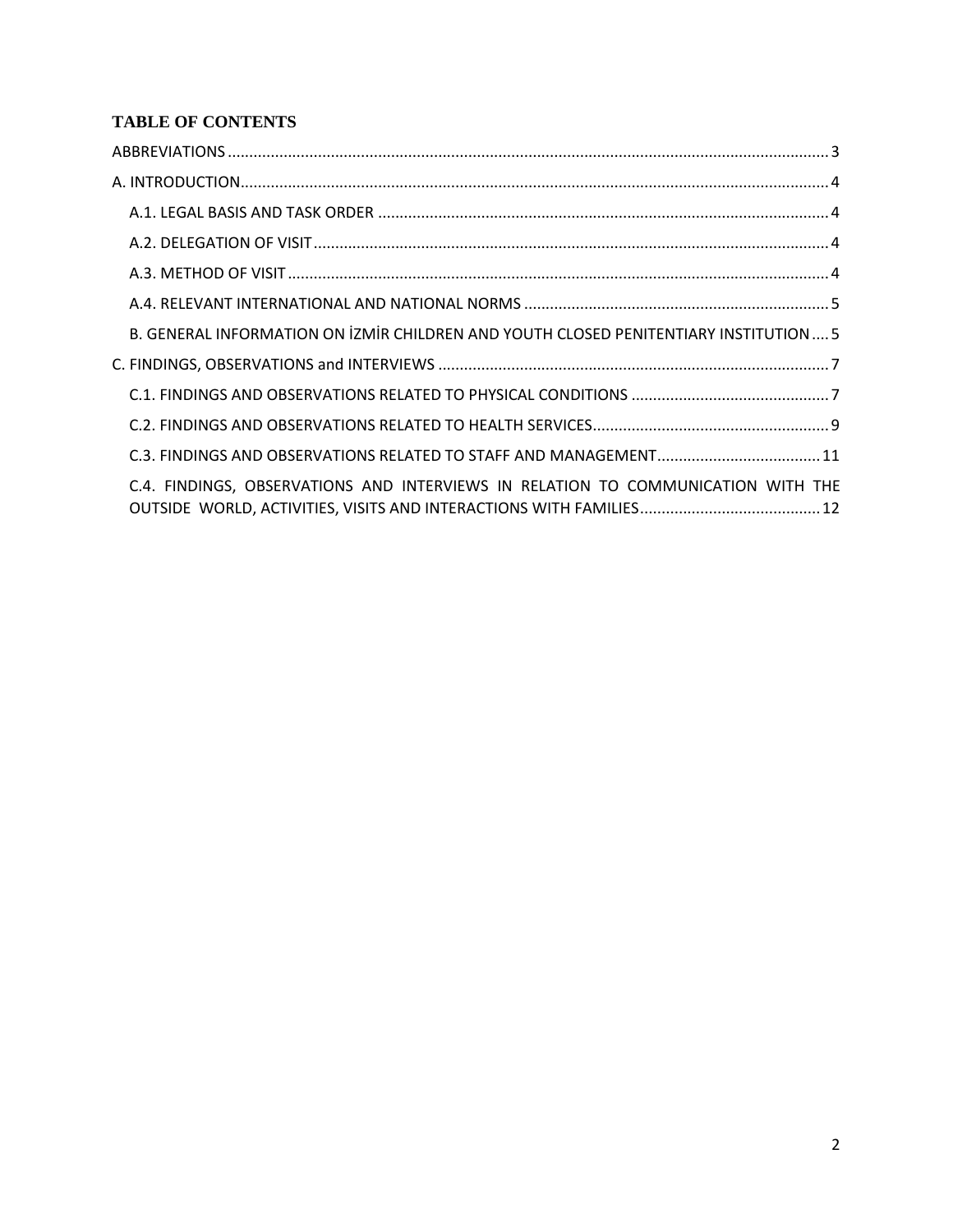## <span id="page-2-0"></span>**ABBREVIATIONS**

| <b>APT</b>   | : Association for the Prevention of Torture                                               |
|--------------|-------------------------------------------------------------------------------------------|
| <b>CAT</b>   | : United Nations Convention against Torture and Other Cruel, Inhuman or Degrading         |
|              | <b>Treatment or Punishment</b>                                                            |
| <b>CPT</b>   | : European Committee for the Prevention of Torture                                        |
| HEIE         | : Higher Education Institutions Examination                                               |
| <b>IRS</b>   | : Individualized Rehabilitation System                                                    |
| <b>İZBAN</b> | : İzmir Suburban Line                                                                     |
| <b>NPM</b>   | : National Prevention Mechanism                                                           |
| OEF          | : Open Education Faculty                                                                  |
| <b>OEHL</b>  | : Open Education High School                                                              |
| <b>OESS</b>  | : Open Education Secondary School                                                         |
| <b>OPCAT</b> | : The Optional Protocol to the United Nations to the Convention against Torture and other |
|              | Cruel, Inhuman or Degrading Treatment or Punishment                                       |
| <b>TİHEK</b> | : Human Rights and Equality Institution of Turkey                                         |
| <b>UN</b>    | : United Nations                                                                          |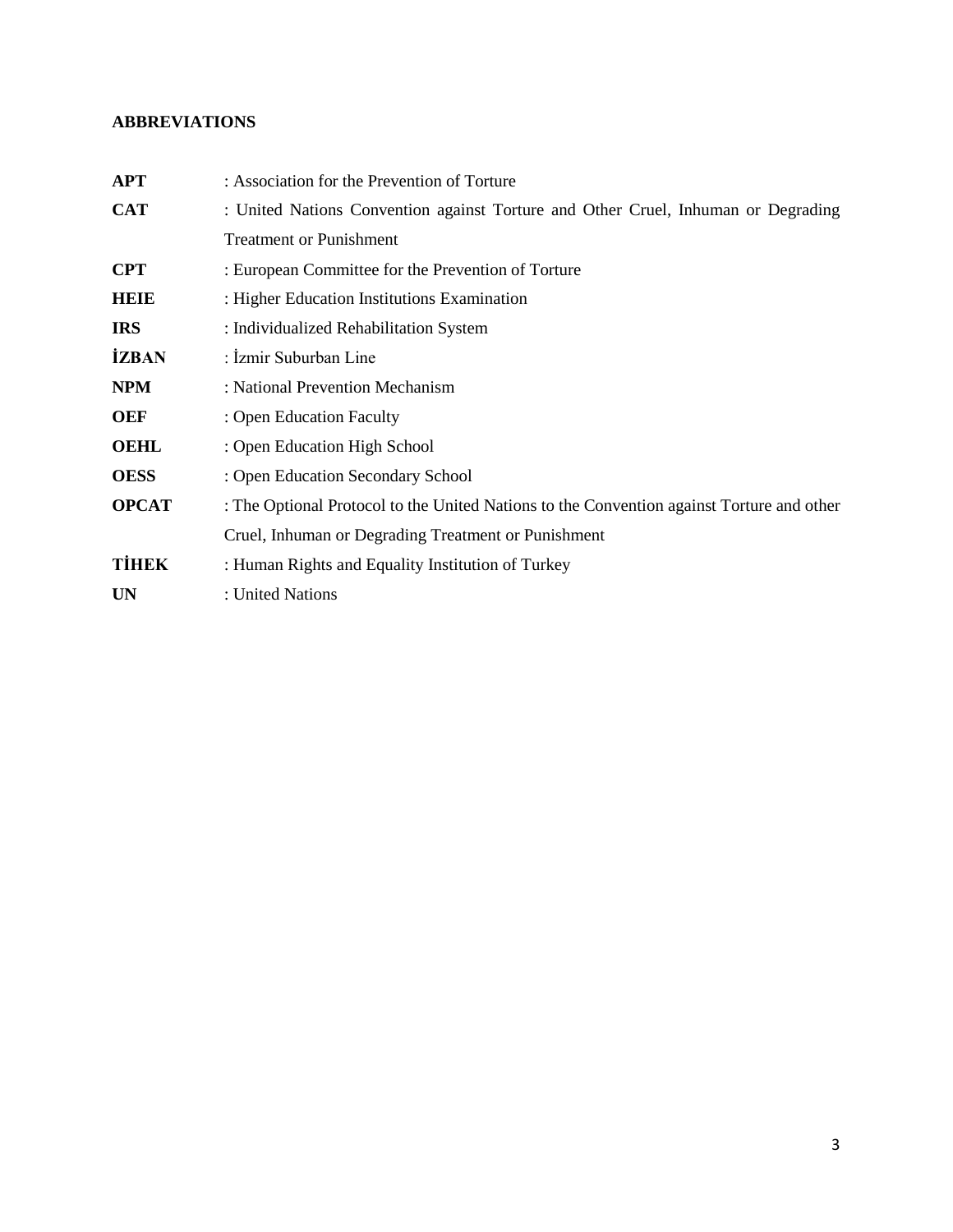## <span id="page-3-0"></span>**A. INTRODUCTION**

1. This report contains assessment of findings, observations and complaints obtained as a result of visit of Human Rights and Equality Institution of Turkey (TİHEK) to İzmir Children and Youth Closed Penitentiary Institution within the context of national and international norms.

## <span id="page-3-1"></span>**A.1. LEGAL BASIS AND TASK ORDER**

2. "The Optional Protocol to the United Nations to the Convention against Torture and other Cruel, Inhuman or Degrading Treatment or Punishment (OPCAT)" published in Official Gazette issue 28896 dated 28.01.2014 sets forth the requirement of state parties to the convention to establish a National Prevention Mechanism (NPM) authorized to visit all kinds of detention places in order to fight against torture and degrading treatment. TİHEK acts as NPM within the frame of OPCAT provisions with Article 9 paragraph 1 clause (ı) of the Law no. 6701 which is its law of establishment. Within this frame, clause (j) of the same article states that the institution has the task to undertake regular visits, with or without prior notice, to places where those deprived of their liberties or those under protection are held.

3. Within performance of this task, a planned visit was made to İzmir Children and Youth Closed Penitentiary Institution<sup>1</sup> on  $24.05.2018$  based on decision no. 2018-35 of Human Rights and Equality Institution of Turkey dated 13.03.2018 on determination of visit calendar and TİHEK Directorate task order dated 21.05.2018.

## <span id="page-3-2"></span>**A.2. DELEGATION OF VISIT**

4. The visit committee consists of Vice President Selahattin DOĞAN, Judge Gülden DEMİREL KAYMAZ and Assistant Experts Ertuğrul YAZAR, Ezgi KAŞKAVAL OKYAY and Özlem DEMİR YAZAR accompanied by TİHEK Vice President Mesut KINALI and TİHEK Board member Mehmet Emin GENÇ. This report was prepared by Ezgi KAŞKAVAL OKYAY and Özlem DEMİR YAZAR with contributions of Gülden DEMİREL KAYMAZ and Ertuğrul YAZAR.

## <span id="page-3-3"></span>**A.3. METHOD OF VISIT**

 $\overline{\phantom{a}}$ 

5. Before the visit, TİHEK committee provided information about TİHEK and national prevention mechanism; met with Institution director and relevant Institution personnel and obtained general information about the Institution. Afterwards, delegation examined activity areas such as fresh air area, canteen, workshop and classrooms as well as infirmary, psycho-social service, open and closed visit areas and other common areas, then interviewed with those deprived of their liberties in workshops and wards and listened to their complaints and demands. Lastly, within the scope of fast-breaking dinner organized by Institution management, some of those deprived of their liberties, correction officers and Institution

<sup>&</sup>lt;sup>1</sup> Hereafter shall be shortly referred as Institution.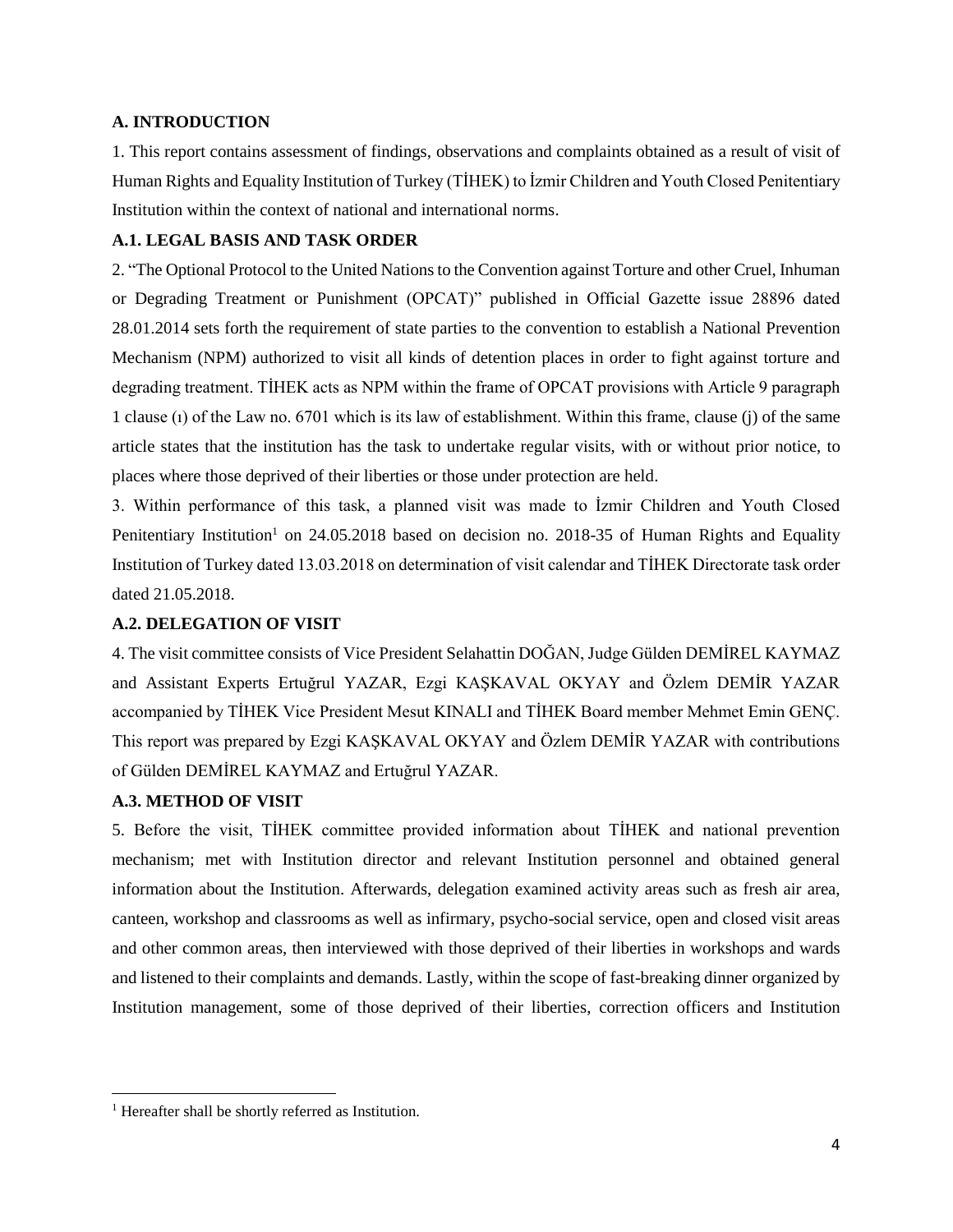management gathered again, committee's observation as well as demands and complaints of those deprived of their liberties were forwarded to the management, and the visit has ended.

## <span id="page-4-0"></span>**A.4. RELEVANT INTERNATIONAL AND NATIONAL NORMS**

6. For determination of standards, regulations on criminal execution were based on especially the Universal Declaration of Human Rights, United States (UN) Convention against Torture and Other Cruel, Inhuman or Degrading Treatment or Punishment (CAT) and the Optional Protocol to this Convention (OPCAT), UN Convention on Civil and Political Rights, European Convention for Prevention of Torture and Inhuman or Degrading Treatment or Punishment and European Committee for the Prevention of Torture (CPT) Standards and General Reports established based on this Convention, United Nations Standard Minimum Rules for the Treatment of Prisoners (Nelson Mandela Rules), guiding principles on monitoring of detention mechanisms prepared by Association for the Prevention of Torture (APT) organization, UN Standard Rules for the Administration of Juvenile Justice (Beijing Rules), European Court of Human Rights Court practices, Republic of Turkey Constitution and Law no. 5275 on Execution of Sentences and Security Measures.

## <span id="page-4-1"></span>**B. GENERAL INFORMATION ON İZMİR CHILDREN AND YOUTH CLOSED PENITENTIARY INSTITUTION**

7. İzmir Children and Youth Closed Penitentiary Institution Directorate is one of the 7 penitentiary institutions within İzmir Aliağa Penitentiary Institutions Campus<sup>2</sup>; and was founded on a 500.000 m2 square meter area at the address Bahçedere Köyü No:63/20 on 65<sup>th</sup> kilometer of İzmir-Çanakkale Yolu (E-87) Highway and D-550 highway. The institution is far from the city center, and can be accessed by two transfers to Aliağa by mass transportation network İZBAN and then to the Campus with Yenişakran minibuses from Aliağa. Transportation within the campus is provided by minibus carrying visitors to the institutions every 15 minutes. During the visit, it was observed that visitor minibuses were readily waiting at the Campus entry.

8. İzmir Children and Youth Closed Penitentiary Institution has one floor except the ground. The ground floor consists of room entries and common living areas of those deprived of their liberties, indoor sports hall, outdoor sports area, multi-purpose hall, on-duty officer rooms, canteen, storages, cafeteria, tailor, laundry, hairdresser, visit areas, building entries and attorney visit rooms. First floor consists of infirmary, dental unit, open visit areas, attorney visit rooms, storages and administrative areas.

9. In İzmir Children and Youth Closed Penitentiary Institution, children between 12-18 and youth between 19-22 are detained. There are staff acting in group leader position having special knowledge and experience who are in one-on-one relations with children during the day in the institution, and spend significant portion

 $\overline{\phantom{a}}$ 

<sup>2</sup> Hereafter shall be shortly referred as Campus.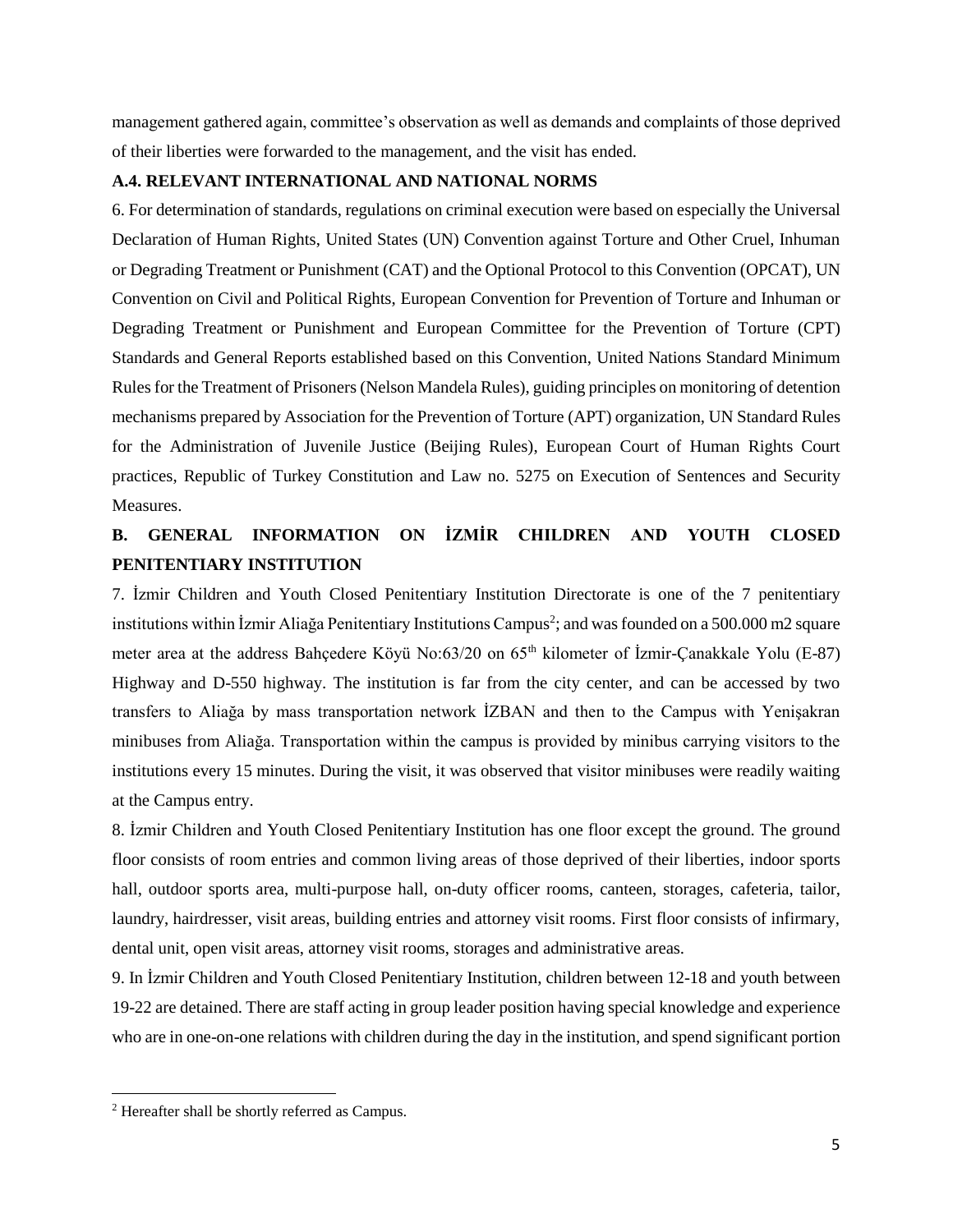of the day with these children. External security of the building is ensured by the gendarmerie who conducts dispatches and transfers.

10. Children deprived of their liberties are placed to units by the institution's administration and observation committee based on their age, physical status, type of crime and sex pursuant to relevant article of Observation and Classification regulation and Regulation on Administration of Penitentiary Institutions and Execution of Sentences and Security Measures.

11. Children and youth deprived of their liberties entered to admission section and placed to temporary unit in the first place are placed to units (wards) suitable for their status upon committee decision after their interviews with experts.

12. Meals of those deprived of their liberties are cooked in the kitchen operated by Open Penitentiary Institution and these meals are distributed by officers.

13. Children and youth deprived of their liberties are given the possibility to take a shower and shave during the day free of charge, and food and necessary supplies demanded by children are sold in the canteen.

14. Institution administration states that  $1<sup>st</sup>$  degree health services in the Institution are provided three days in a week by family physicians under Ministry of Health in the first place, and in case of need those deprived of their liberties can be referred to campus hospital or other hospitals.

15. In addition to individual interviews of psychosocial service, group works including subjects such as anger management, personal development and communication are conducted for those deprived of their liberties who are in need. Expert personnel can conduct individual interviews aimed at those deprived of their liberties and their families.

16. It was stated that minutes were taken related to incidents between those deprived of their liberties in the Institution in terms of fight, pressure, injury, bringing prohibited articles to the Institution, damage to public property, these incidents were forwarded to judicial authorities as criminal complaints, and forensic investigations were initiated for 386 incidents in the last 1 year in the Institution. Number of incidents notified to judicial authorities due to actions taken by children in the institution are as below:

- Total of 962 children about 97 incidents due to fights
- 4 children due to self-harm acts
- 124 children due to damage to public property
- $\bullet$  161 children due to insult objection hindering duty of public officers

17. Institution administration stated those deprived of their liberties have not made any complaints with allegations of torture and degrading treatment in the last 5 years, 20 of those deprived of their liberties requested for transfer in the last year, 15 of these requests were approved and 5 of them were rejected.

18. The Institution stated that no strip search was conducted and Institution administrators explained the procedure followed in searches of those deprived of their liberties as; *"Detainees who are admitted to the*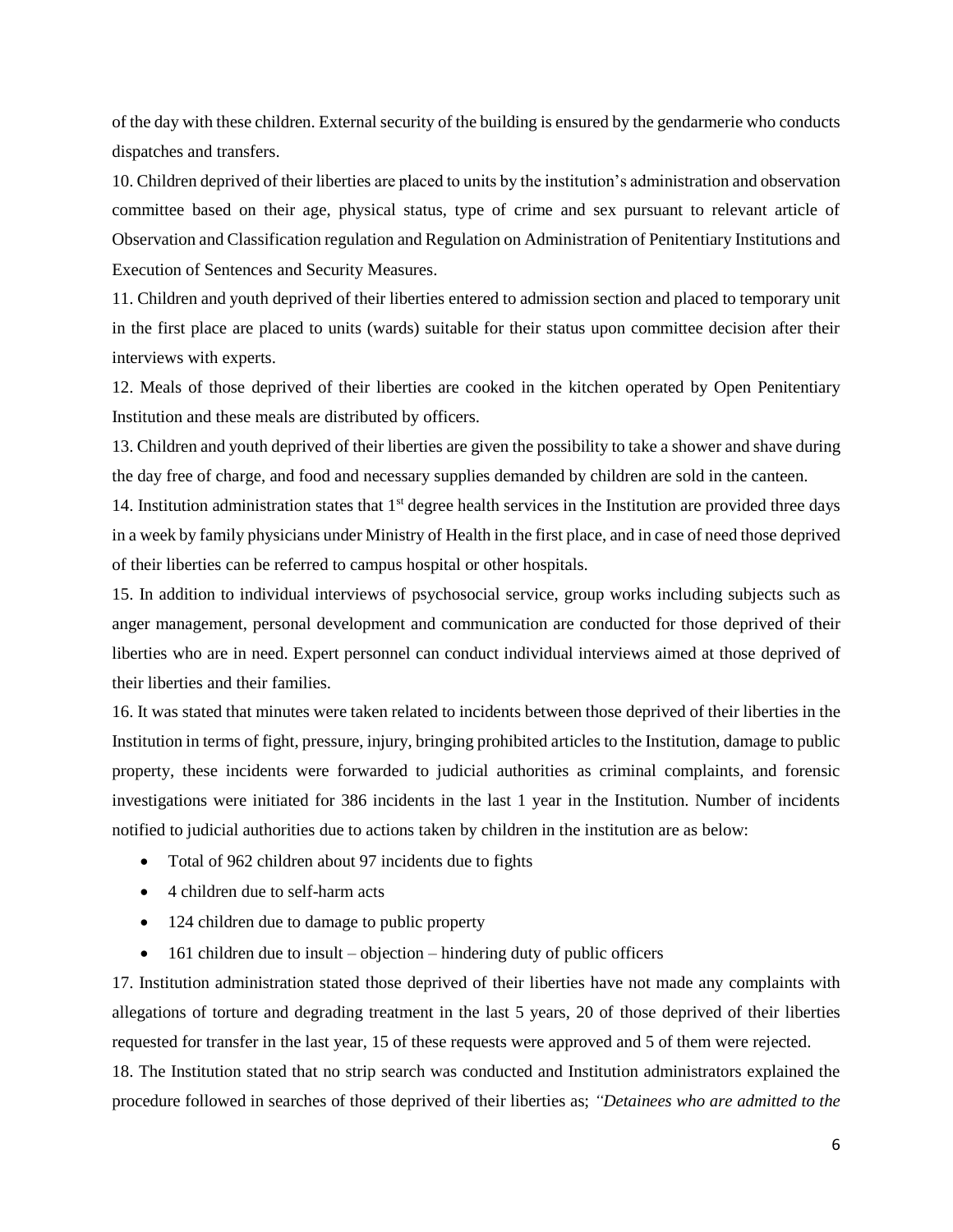*Institution for the first time upon arrest or sentence are searched on the apron without touching the skin with bare hands in a room that cannot be seen from outside and without any image recording device. In the event of presence of serious indications that the detainees have articles or objects that are prohibited to be brought or have in the Institution and if the Institution senior chief deems necessary, a search is conducted in a way to not violate sense of shame of the sentenced and by taking measures to ensure that they are not seen by anyone based on article 46 of Regulation on Administration of Penitentiary Institutions and Execution of Sentences and Security Measures, first the clothes on upper body are removed, searched and worn again, and afterwards the clothes on lower body are removed, searched and worn again. Contact with the body is absolutely prohibited, and the searches are completed in the shortest time."* Indeed, those deprived of their liberty made no contrary allegations during the interviews.

19. It was stated that 13 of those deprived of their liberties were taken into monitoring and observation room in the last year in the Institution for a short time and under camera surveillance upon order of Institution director due to difficulty in anger management and showing excessive and aggressive behavior. Monitoring log was inspected in relation to the issue, it was seen that the monitoring and observation room had no toilets and the persons detained here can go to the toilet accompanied by an officer when necessary.

## <span id="page-6-0"></span>**C. FINDINGS, OBSERVATIONS and INTERVIEWS**

## <span id="page-6-1"></span>**C.1. FINDINGS AND OBSERVATIONS RELATED TO PHYSICAL CONDITIONS**

20. In the Institution, there are 3 Blocks on 50.000 square meter area, 36 units each having 171 square meter area, 10 rooms in each unit and 360 beds in total.

21. Within the Institution which has a capacity for 360 convicts and prisoners, there are 12 square meter rooms for those deprived of their liberty, 52 square meter common usage area and 69 square meter fresh air garden.

22. The Institution contains total 343 detainees consisting of 125 convicts and 218 prisoners. 13 of them are in 12-15 age group, 308 of them are in 15-18 age group and 22 of them are in 18-21 age group.

23. There is one room in the Institution for disabled persons deprived of their liberty, however there are not any disabled detainees. There are 1 disabled room, 2 wheelchairs, 1 wheeled stretcher and 4 crutches in the Institution for convicts and prisoners who are disabled and in need of care.

24. The Institution contains only male children and youth deprived of their liberty.

25. There are 2 monitoring and observation rooms, toilets, bathrooms, kitchen counters and common living areas in ground floors of units opening to the garden as well as five rooms containing beds, closets and personal bathrooms and toilets. There are also five rooms on the second floor with same facilities.

26. All children and youth deprived of their liberty are sheltered in separate rooms in the Institution, and each room contains 1 toilet and 1 bathroom.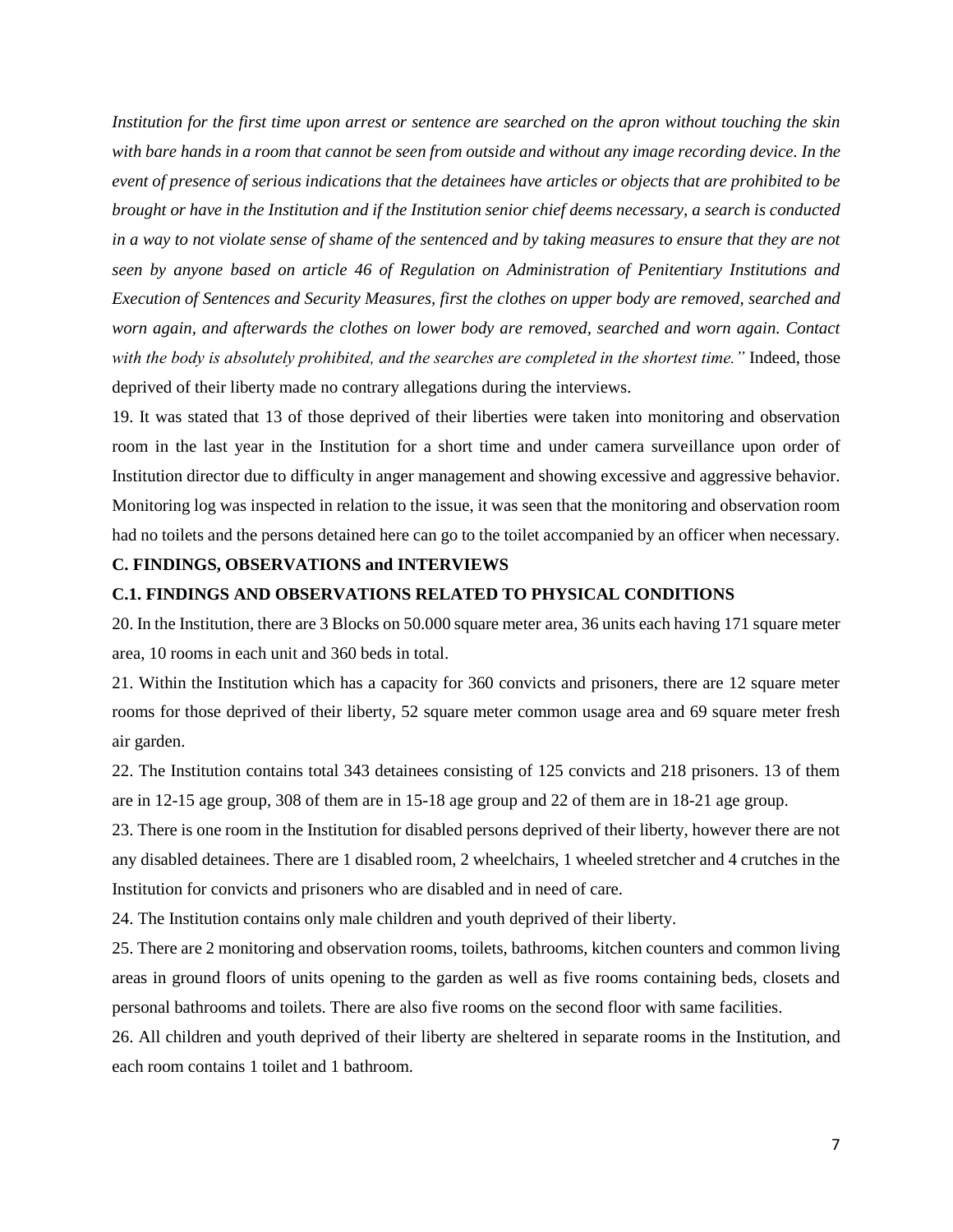27. In the Institution, those deprived of their liberty are responsible for cleaning of wards (units). In the interviews conducted, many of those deprived of their liberty stated that they purchased cleaning materials such as mats and detergents from the canteen with their own budget, however, both the Institution and those deprived of their liberty stated that required cleaning materials were provided to those deprived of their liberty who do not have financial possibility. During the visit, it was observed that toilets and bathrooms in the wards cleaned by those deprived of their liberty are extremely insufficient in terms of hygiene. It was found that some toilets had a moss-like dirty layer visible, shower curtain is fixed by a broken rolling pin, some bathrooms had partially broken mirrors and taps, and there were no shower curtains in most of them. In addition, it was observed that the toilet and bathroom in family visit room similarly did not meet minimum hygiene standards and constituted threat in terms of health.

28. Institution administration stated that hot water needs were fulfilled between 04:00 – 07:00 in the morning,  $11:00 - 15:00$  in the afternoon and  $18:00 - 23:00$  in the evening through Izmir Open Penitentiary Institution Directorate as 200 liters/day for each detainee; however, during the interviews conducted with those deprived of their liberty it was stated that some wards were not provided with hot water for one and a half month, and some of them stated that they caught cold due to this condition. However, the administration rejected such allegations.

29. Heating is provided with central system in the Institution.

30. Each detainee in the Institution has their own closets in their rooms. In addition, it was confirmed by interviews with Institution administration and those deprived of their liberty that the Institution administration provided covering as 2 blankets in cold days and 1 blanket in hot days depending on seasonal conditions.

31. There is 1 canteen in the Institution where those deprived of their liberty and the personnel can meet their needs. Those deprived of their liberty forward their needs in a list to the officers, relevant officers provide the needs in the list and forward them to those deprived of their liberty.

32. It was stated by Institution administration that food needs in the Institution are met by the general kitchen providing service within Open Penitentiary Institution in Penitentiary Institutions Campus based on sufficient variety and calorie needs considering that most of those deprived of their liberty are in their puberty age, and the detainees determined by Institution physicians are provided with special diet foods. During the interviews conducted, some of those deprived of their liberty stated that the food is not sufficient and filling, and some of them stated that the food is sufficient and filling. In addition, during some interviews our Committee learned about the request to increase options for detainees who do not eat meat. Since it was Ramadan during the visit, it was asked whether fast-breaking and pre-dawn meal opportunities were provided to those deprived of their liberty, and those deprived of their liberty replied this question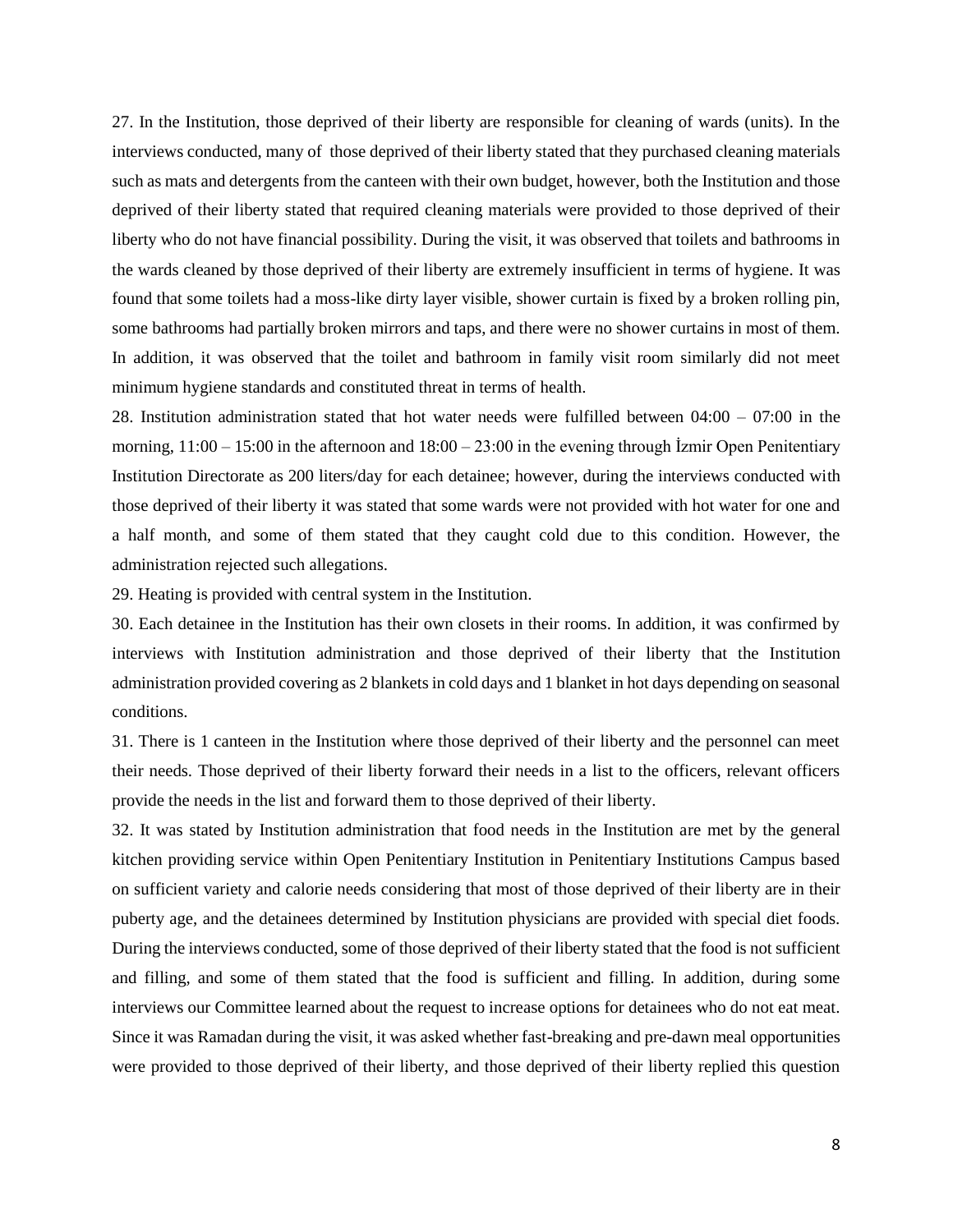positively. It was seen that the fast-breaking menu prepared as of the date of visit was sufficient, however it was observed that there was no alternative and filling option for those who do not eat meat.

33. It was stated that the Institution had a fire alarm system, 2 fire drills were organized in a year pursuant to regulations, in addition all personnel received regular fire training by İzmir Metropolitan Municipality. Our Committee observed that there is a special room containing required equipment for firefighting, and the equipment are new.

34. There is 1 library in the institution, and this library contains 3606 books to be presented for use of convicts and prisoners. It was found that number and variety of books in the library was on a satisfying level.

35. Except private living areas (inside the room) of those deprived of their liberty, the Institution has 288 cameras recording across the Institution. It was stated that camera records can be stored for 6 months to 1 year, no manual intervention was made to camera records, automatic deletion procedure is conducted starting from the oldest record based on memory status of camera recording system. Our committee examined the camera room and observed that the cameras were in operating state.

## <span id="page-8-0"></span>**C.2. FINDINGS AND OBSERVATIONS RELATED TO HEALTH SERVICES**

36. Institution administration stated that those deprived of their liberty who arrive at the Institution for the first time undergo their first examination by health service, this examination examines general health examinations as well as battery and force marks, past disease history and contagious disease symptoms, health slip is completed and health files are organized, said files of those deprived of their liberty referred from the Institution are sent to the referred institution with them.

37. Institution administration stated that before execution of cell confinement sentence given for youth deprived of their liberty or room confinement sentence given for children deprived of their liberty, family physician issues a report stating whether or not the sentence is suitable in terms of health, and in case of referral to courts, penitentiary institutions and health institutions outside the region, family physician issues a report stating whether or not the detainees and prisoners are suitable for travel.

38. Family physician takes blood samples of those deprived of their liberty and personnel, sends these to Karşıyaka Public Health Laboratory for examination, medical treatment is provided for those in need, and the information was also confirmed by those deprived of their liberty.

39. For fighting with insects and similar pests, Institution administration stated that periodical insecticide is applied to detainee and prisoner wards and Institution, Open penitentiary institution regularly takes chemical and bacteriological samples of drinking and tap water, and examinations are made by relevant control laboratory.

40. The Institution stated that those deprived of their liberty were provided with medicines prescribed by the Institution, district State Hospital or hospital outside the province by forwarding the prescriptions to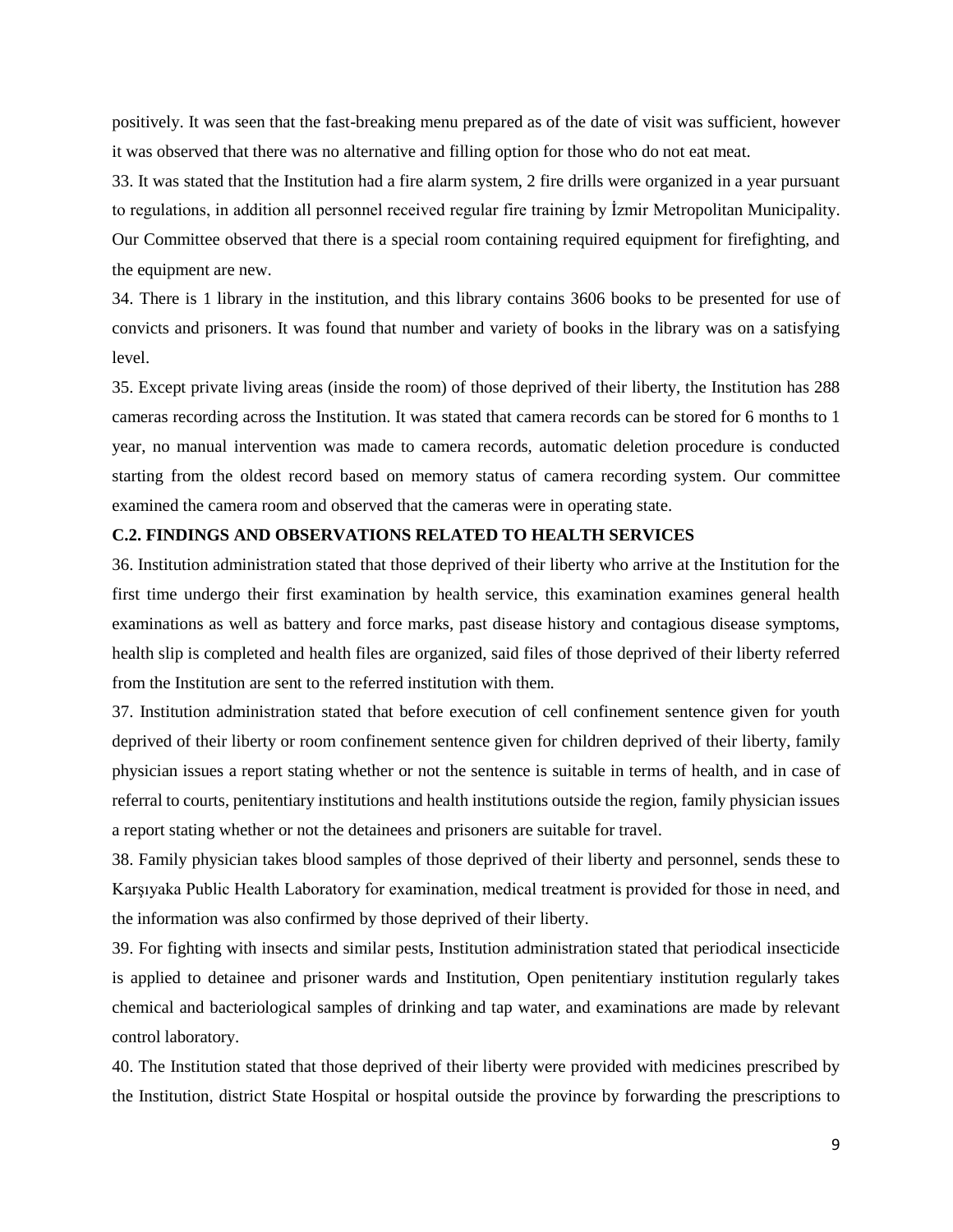pharmacies with order set forth by Directorate of Chamber of Pharmacists to have the medicines delivered back, the medicines prescribed are adjusted based on the doses recommended by the physician, given to the relevant one deprived of his liberty as daily doses by the officer on duty under surveillance, and detainees and prisoners who take antidepressant group medicines are administered with their medicines subject to control as prescribed by the psychiatrist in daily doses under surveillance; the information was also confirmed by those deprived of their liberty during the interviews conducted by our committee.

41. It was stated by health service that the infirmary can provide certain invasive interventions such as dressing, injection application, vascular access, fluid administration, vital status measurement, applying and removing sutures as well as certain noninvasive interventions such as electrocardiography.

42. It was stated that the detainees and prisoners whose files are sent to family physician by Probation Branch Directorates are referred to Ege University Faculty of Medicine Hospital Children and Youth Alcohol and Substance Addiction Research and Treatment Center (EGEBAM) to ensure regular urinary test, and it was explained that examinations and document follow-up of detainees and prisoners who are referred to relevant polyclinics of secondary and tertiary hospitals by family physician are ensured.

43. It was stated that the ones who require follow-up after operation or due to illness are taken to inpatient infirmary stay room for follow-up.

44. It was stated that İzmir Provincial Health Directorate Fight Against Tuberculosis Mobile Team conducts micro film scan once a year against tuberculosis, and no negative findings were found that require referral of future examinations and treatments of detainees and prisoners to Fight Against Tuberculosis Dispensary based on micro film results to this day.

45. It was stated by authorized persons that those deprived of their liberty who have under suicide risk are identified by psychosocial service and suicide incident meetings were held, referrals are made to psychiatry polyclinic for medical support when required, the information was also confirmed by those deprived of their liberty during the interviews conducted by our committee members.

46. Institution administration stated that in order to prevent unjust treatment to those deprived of their liberty who are referred to hospitals during waiting for their examination in shuttle vehicles, convict waiting rooms were provided in Campus State Hospital, Aliağa State Hospital, Çiğli Regional Training Hospital in accordance with human rights and patient rights under Campus.

47. There are no dental units or dentists in the Institution. It was stated that dental patients can undergo examination and treatment every weekday by 3 dentists assigned by Aliağa Penitentiary Institutions Campus State Hospital, dental interventions requiring advanced imaging and treatment are referred to oral and dental health centers and faculties of dentistry, also implants can be made in dental prosthesis unit in Campus State Hospital.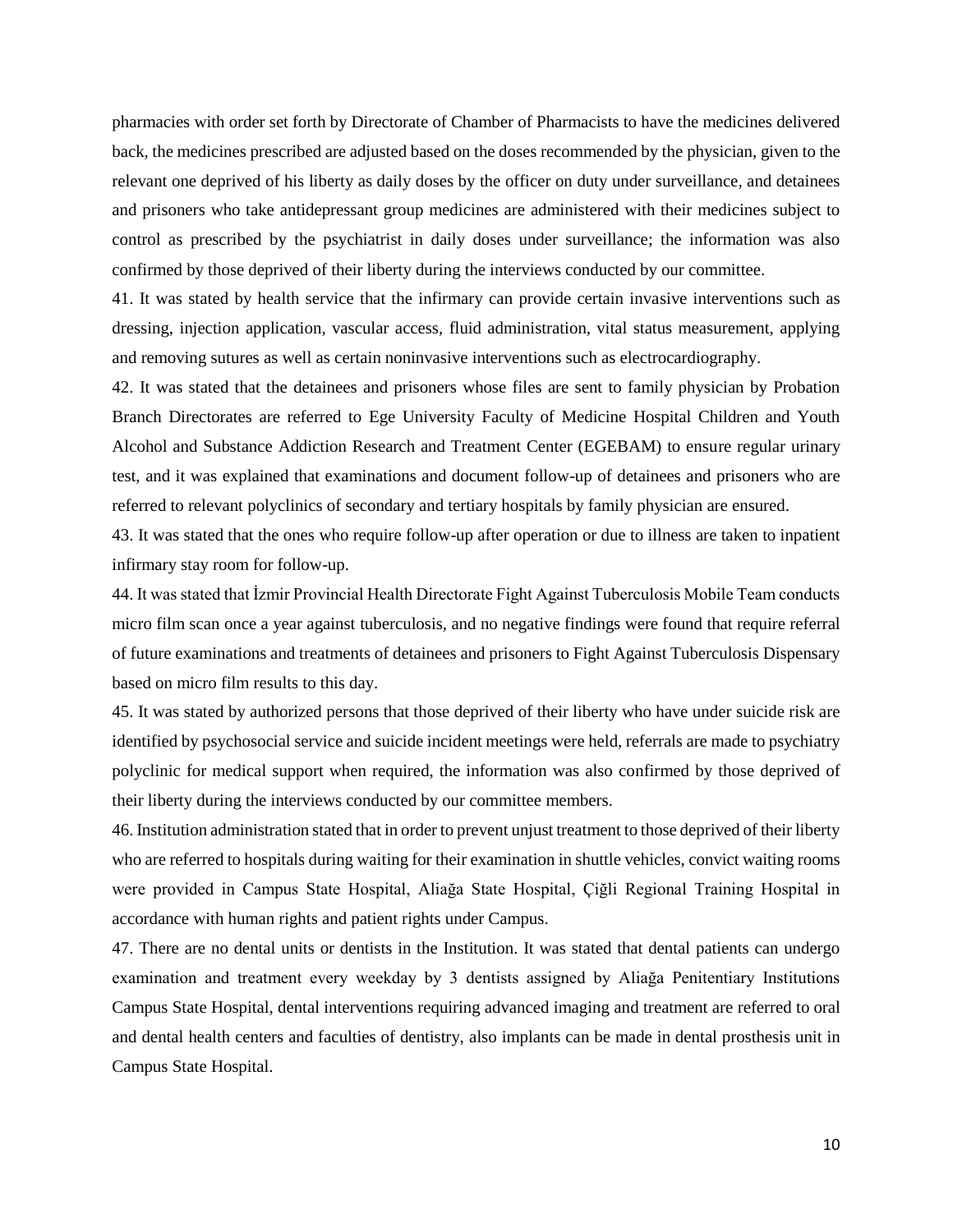48. It was stated that the activities and services conducted by psychosocial services in the Institution are performed as below: *"Relevant forms are completed for children admitted to the Institution based on individualized rehabilitation system (IRS), personal, familial and economic-social information are obtained in order to choose psychosocial rehabilitation programs suitable for current status of the person. These programs are anger management, alcohol and substance addiction program and personal development programs. Throughout the sentence of the child, 3 types of individuals interviews are conducted as referral of Institution personnel or call by expert personnel according to risk status. In addition to this, meetings with families of children are also held on phone or when they visit the Institution. Every Friday, 2nd director responsible for internal security, vice director responsible for psychosocial service, Institution responsible execution and protection head officer, Institution psychosocial service, Institution training unit, Institution health unit and block head officers conduct 'suicide and self-harm incident meetings' under chairmanship of Institution director. Institution personnel is provided with trainings 3 times a year related to puberty and characteristics, communication with children with behavioral problems, self-harm and suicide process and intervention, and approach to children who are victims of sexual abuse subjects. In addition, an expert personnel conducts individual and family-related problems every day of the week between 16:00 – 17:15. Administration and observation committee, disciplinary committee, education committee, award committee and incident committees undertake active roles. With education unit, support is received from nongovernmental organizations for activities such as concerts, theaters, seminars in order to reintegrate the children to the society."*

#### <span id="page-10-0"></span>**C.3. FINDINGS AND OBSERVATIONS RELATED TO PERSONNEL AND MANAGEMENT**

49. Distribution of 171 personnel actively working at the Institution based on their occupational group, title and education levels are as below: 1 Institution Director (university graduate), 3 Vice Institution Directors (university graduate), 2 administrative directors (university graduate), 1 accountant (university graduate), 4 psychologists (university graduate), 2 social studies worker (university graduate), 1 teacher (university graduate), 2 technicians (university graduate), 10 execution protection head officer (1 high school graduate, 9 university graduate), 8 penitentiary institution clerk (1 high school graduate, 7 university graduate), 1 janitor (elementary school graduate), 2 health officer (university graduate) and 133 execution and protection officers (51 high school graduate, 81 university graduate, 1 postgraduate).

50. Institution administration stated that the Institution lacks 1 vice director, 1 teacher, 1 health officer, 2 technicians, 1 driver and 74 execution and protection officers, this lack was often emphasized by administrators and personnel during the visit held by our Committee, thus the severity of this problem can be easily understood in relation to the extent of the population of those deprived of their liberty in the institution.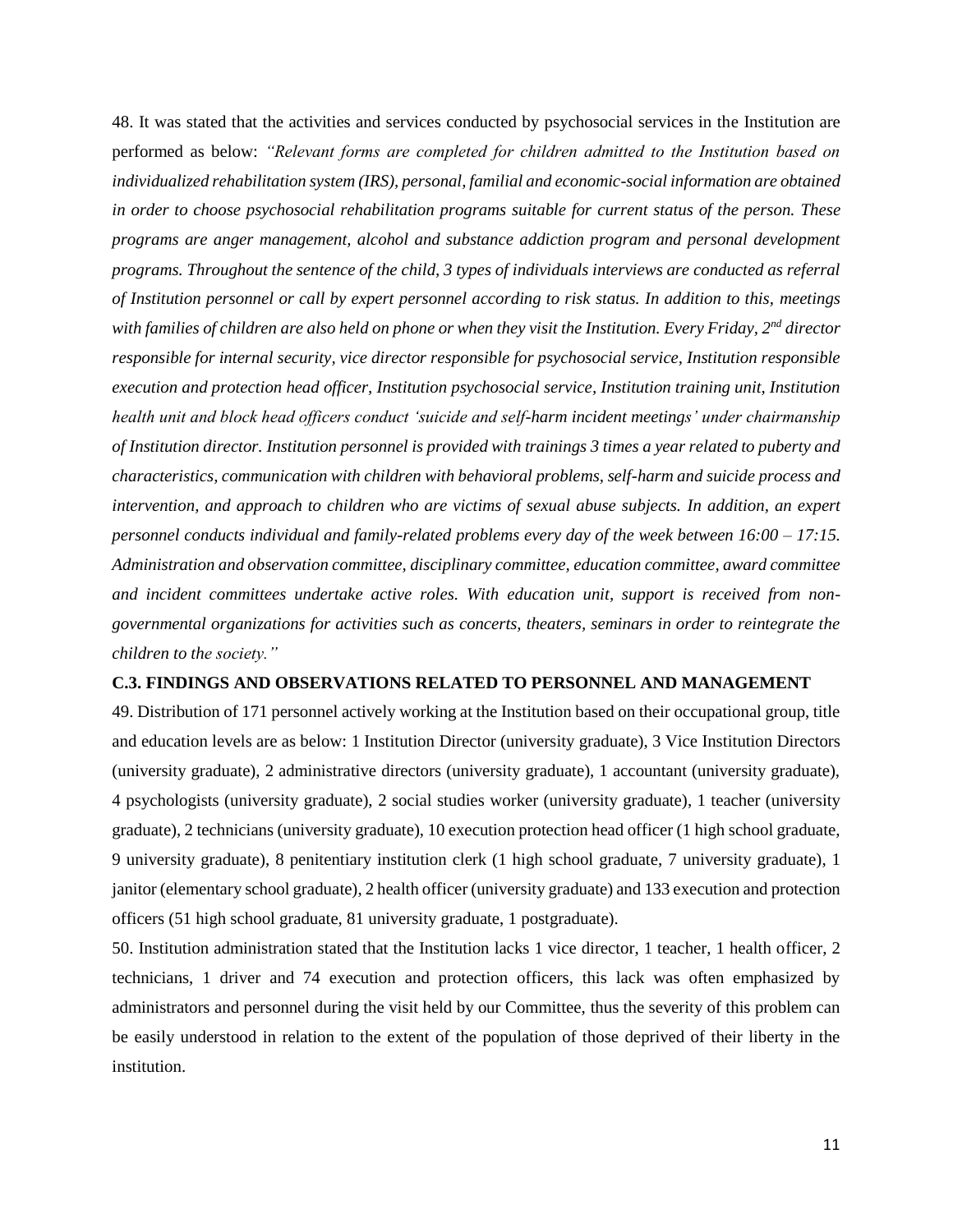51. It was informed that there are no personnel standing trial with allegations of torture or degrading treatment, and it was stated that 6 personnel were imposed disciplinary penalties in the last 1 year due to administrative reasons.<sup>3</sup>

52. It was learned that none of those deprived of their liberty was decided to kept in a room for one by Administration and Observation Committee Directorate as of the date of visit, however the ones who are detained due to fights between children, contagious diseases (scabies, etc.) are taken under surveillance in short stay units.

53. There is a Prison Workshop Directorate within the Institution, and none of those deprived of their liberty work in this prison workshop.

54. It was confirmed that interviews were conducted by psychosocial service in the Institution with penitentiary institution workers between 16:00-17:15 in order to protect the psychology of not only those deprived of their liberty, but also the personnel, and this subject was evaluated as a highly positive and model practice.

55. In relation to the personnel, during the interviews held with those deprived of their liberty, no complaints or allegations were made, as a matter of fact they stated that they see them as older brothers and the personnel worked devotedly. Our committee evaluated the relation between the personnel and those deprived of their liberty as highly positive.

## <span id="page-11-0"></span>**C.4. FINDINGS, OBSERVATIONS AND INTERVIEWS IN RELATION TO COMMUNICATION WITH EXTERNAL WORLD, ACTIVITIES, VISITS AND INTERACTIONS WITH FAMILIES**

56. It was stated that education levels of those deprived of their liberty admitted to the institution were identified based on their statements given at their admission to the Institution.

- 57. Main studies set forth by Education Administration and Institution administration are:
- a. Level I and II Reading-Writing Courses
- b. Open Education Secondary School Registration and Examination Procedures
- c. Open Education High School Registration and Examination Procedures
- d. Application and Examination Procedures for Higher Education Institutions
- e. Religion and Morals Lessons
- f. Library Studies

 $\overline{a}$ 

- Due to debt enforcement Deduction from wage
- Due to debt enforcement warning
- Due to misconduct in complete and timely performance of orders given Reprimand
- Due to debt enforcement Reprimand
- Due to behaviors that are not suitable for a public officer (Disrespect to superiors) Warning
- Due to not complying orders and duties assigned Warning

<sup>3</sup> Disciplinary crimes and penalties of the personnel are as below: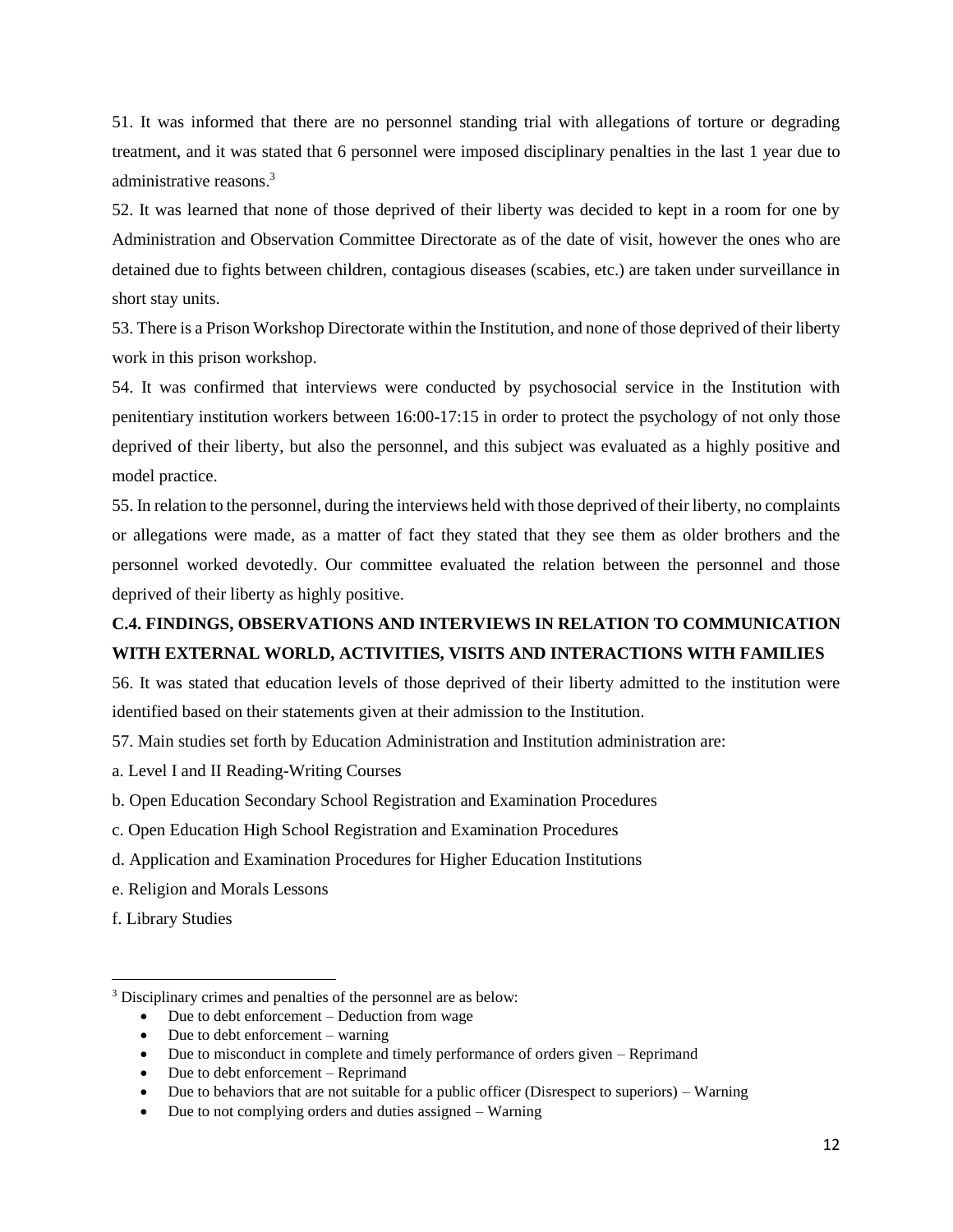- g. Occupation, Profession and Hobby Courses
- h. Social and Cultural Activities
	- Conferences
	- Sports Activities
	- Drama Works
	- Concert and Music Works
	- Other Social and Cultural Activities

i. Formal Education Studies

58. Academic education activities in the institution are:

a) Reading and Writing 1st Level Course

- b) Reading and Writing 2nd Level Course
- c) Open Education Secondary School
- d) Open Education High School
- e) Open Education Faculty

It was stated that new registration and registration renewal procedures were conducted, and registration and examination procedures of children and youth were conducted based on ÖSYM (assessment selection and placement center) examination calendar (Higher Education Institutions Examination, Vertical Transfer Examination, etc.).

As of the date of visit, number of those deprived of their liberty continuing their education in the institution are;

- 1- Number of individuals continuing Reading and Writing 1st Level Course: 1
- 2- Number of individuals continuing Reading and Writing  $2<sup>nd</sup>$  Level Course: 8
- 3- Number of individuals continuing Open Education Secondary School: 45
- 4- Number of individuals continuing Open Education High School: 104
- 5- Number of individuals continuing Open Education Faculty: 1
- 6- Number of individuals deprived of their liberty while they were continuing Formal Education: 19 Total: 191

Number of those deprived of their liberty in the Institution based on their education levels are;

- 1- Illiterate: 25 (10 are of foreign nationality, 14 continue the course)
- 2- Literate but not graduated from any school: 16 (8 continue the course, others new course registration)
- 3- Elementary school graduate: 113 (45 are Open Education Secondary School students)
- 4- Secondary school graduate: 183 (104 are Open Education High School students)

5- High school graduate: 3 (1 is Open Education Faculty student, 2 will take the Higher Education Institutions Examination)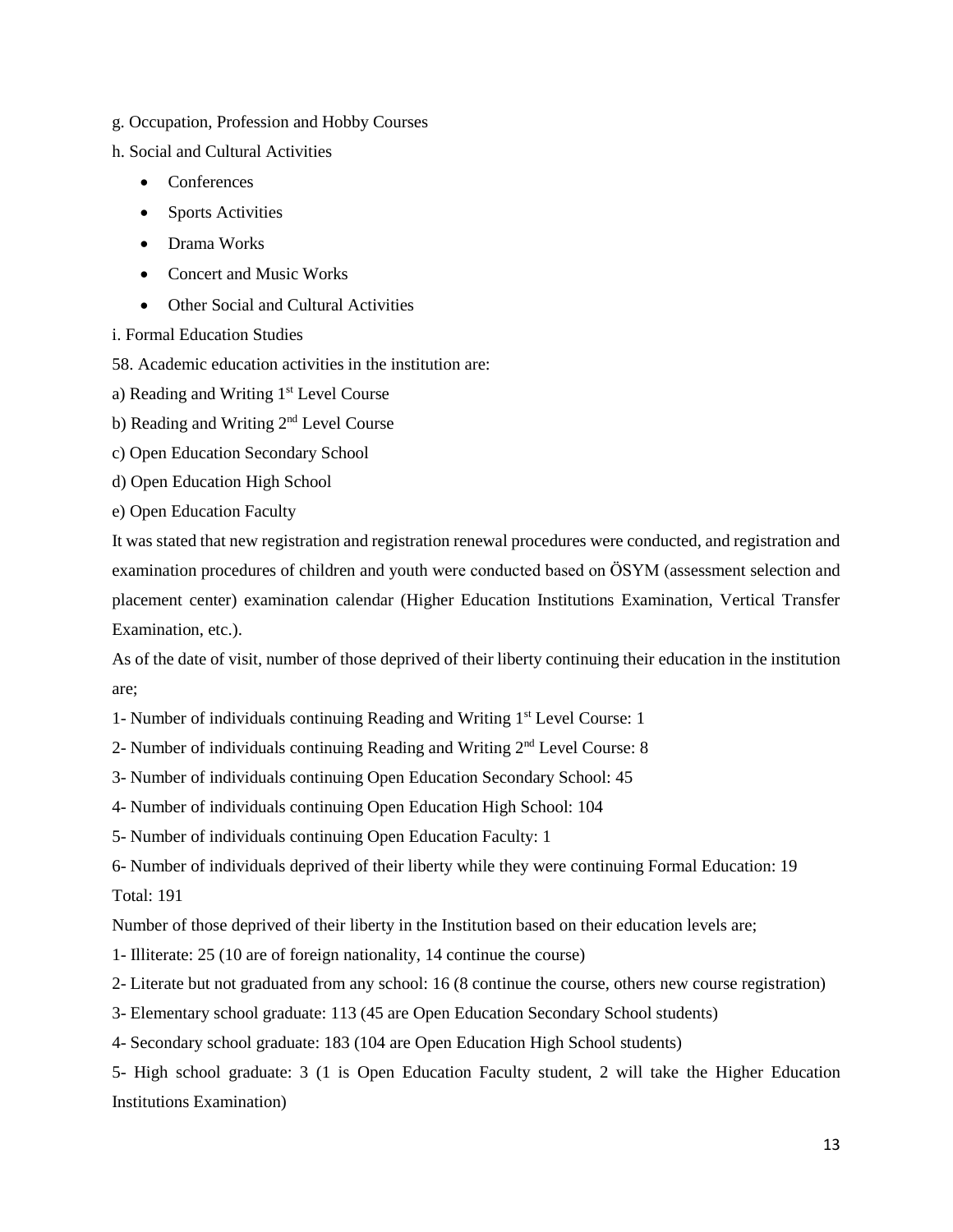59. Among the courses and studies listed above, especially the hobby garden is evaluated as highly positive by children and youth deprived of their liberty. In the one-on-one interviews conducted, those deprived of their liberty stated that taking care of the garden and garden-related activities made them relax, release their energy and made them happy, and requested the hours for taking care of the garden would be increased. Committee members observed that the garden is well-maintained, and those deprived of their liberty enjoyed taking care of it. Said activity was evaluated by our committee as a model work that deserves appreciation.

60. In the interviews conducted with those deprived of their liberty, it was stated that all those deprived of their liberty in the Institution benefited from the abovementioned activities based on their areas of interests. However, one of those deprived of their liberty who states that he is illiterate stated that he did not start the reading-writing course which is a basic education course. In the interview held with the administration, they stated that basic education courses consist of 14 students and they cannot commence classroom studies before reaching this number. In addition, it was stated by education service and those deprived of their liberty that those deprived of their liberty who continue open education are provided with access to textbooks, and the examinations were held in Penitentiary Institution accompanied by relevant supervisors. 61. It was stated that youth deprived of their liberty between the ages 18-21 can earn 20,00 TRY daily wage by working in the tailoring course. Some youth and children deprived of their liberty stated that their friends benefited from this opportunity.

62. It was learned that the activities listed below were conducted in order to ensure social and cultural developments of children forced to crime, to improve their social manners, and to earn them new acceptable behaviors instead of behaviors that would force them to crime, it was observed in the inspection that various activities were conducted, and also these activities were positively perceived by those deprived of their liberty.

## **1- Conferences**

- a. Religious and Moral improvement conferences
- b. Ataturk's Principles and Revolutions History conferences
- c. Values Education Conferences (Hardworking)
- d. Personal Development Conferences
- e. Health and Hygiene Educations

f. Special Days and Weeks (*Kandil* programs, programs for May 19th, April 23rd and other special days)

## **2- Sports activities**

a. Sports tournaments (Soccer, Futsal, Volleyball, Chess)

- b. Fitness
- c. Free Activities (Field Soccer, Indoor Field)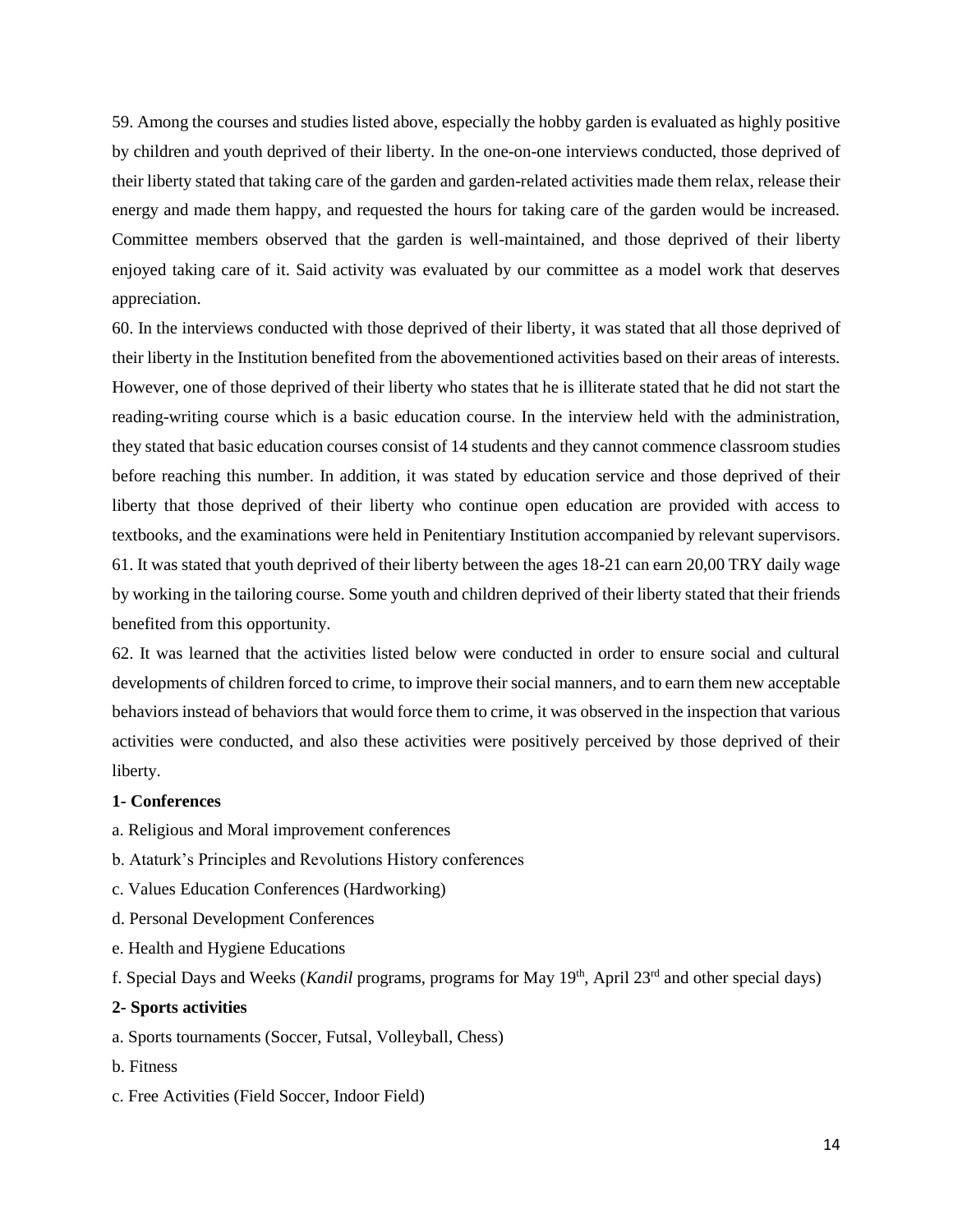## **3- Drama works**

- a. Plays Staged by Drama Students
- b. Plays of theatre companies outside the institution

## **4- Concert and music works**

- a. *Bağlama* Lessons
- b. Darbuka Lessons
- c. Guitar Lessons
- d. End of course activities prepared by students and teachers
- e. Concerts of local and popular artists
- f. Quran lessons
- g. Aquarium fish farming course
- h. Clothing industry course
- ı. Ceramics course
- j. Computer course

## **5- Ceremony and Memorial Days**

63. During the interviews, it was observed that those deprived of their liberty can benefit from the abovementioned activities based on their areas of interest. However, some of those deprived of their liberty stated that the gym was closed for some time. Administration stated that the gym was open at all times, and all of those deprived of their liberty in each unit can use these facilities in turn.

64. It was stated that the children deprived of their liberty in the institution use their rights of open visit once a month and closed visit 3 times a month as set forth in the regulations, besides open visit is allowed during feasts pursuant to Ministry approval, in addition the children were awarded with extended open visits, telephone calls and family visits. Said subject was also confirmed by those deprived of their liberty. 65. It was stated that those deprived of their liberty are allowed to make phone calls once a week and for 10 minutes, they can call their first degree relatives, the procedure required their families to apply to the Institution with subscription contract and request form in order to confirm their telephone numbers, and call durations can be extended by award method. Those deprived of their liberty stated they do not have any difficulty about talking to their families, however some children whose families live too far could not have the opportunity to visit at all times.

66. In order to prevent peer violence and peer pressure on children deprived of their liberty, their common living areas and other areas of the institution are monitored with cameras by central control unit. In addition, it was stated that the children are educated about peer violence and peer pressure by psychosocial services, and it was attempted to correct their bullying behaviors. At the same time, it was informed that the children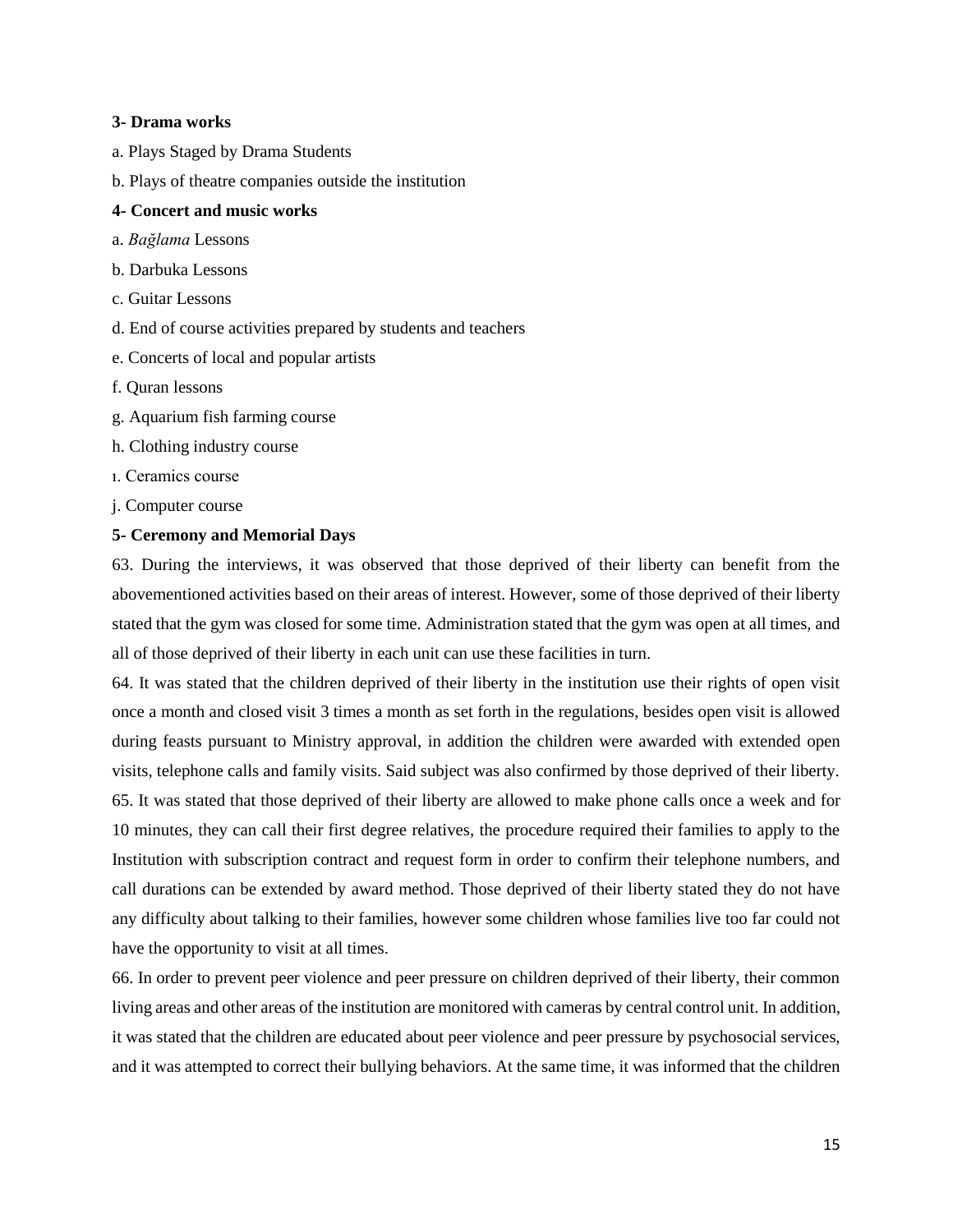were provided with intense cultural and social activities in order to correct such behaviors and to ensure positive and right changes in their directions. Relevant educational images and materials were shown.

67. Rehabilitating services conducted for the children in the institution are stated as; one-on-one interviews with psychosocial services, smoking, alcohol and substance addiction, anger management, I am here safe behavior, group studies such as personal development, etc., family interviews, external supports as well as artistic, sportive and vocational courses with education unit. In addition, it was seen that the health unit conducts follow-up and treatment for psychiatric examinations of children, and keeps relevant follow-up books in the health service.

68. During the interviews conducted with children deprived of their liberty in the institution, it was stated that they write petitions to the Institution about their complaints, requests and needs (physician, canteen, legal help, hairdresser and other complaints), these petitions are evaluated in one-on-one interviews by Institution Director or vice director assigned by them; the Institution stated that petitions were replied in, referred to relevant authorities and procedures are completed in the same day.

69. There are total 24 television channels in the Institution consisting of 22 cable channels, 1 Digiturk channel and 1 Institution cinema channel (the channel which shows institution activities as well as domestic and foreign movies) determined by the administration and observation committee.

70. It was confirmed in the interviews that movies are shown regularly every day in the cinema channel, and each detainee has the opportunity to watch a movie in the Institution's cinema hall at least once a week. 71. There has not been any revolts in the Institution, however it was informed that 4 children deprived of their liberty escaped during transfer to Istanbul Juvenile Education House Directorate under surveillance of execution and protection officer in different incidents.

72. The institution has a sanctuary corner, it was observed that there were extra prayer rugs, prayer beads or lecterns, and it was stated that these were given upon request. Also, there are 2 preachers in the institution. The committee interviewed with one of these preachers in order to obtain brief information about the services provided.

73. It was stated by Institution administration that a bulky notebook called "My Work Notebook" by Ministry of Justice and UNICEF in order for those deprived of their liberty to write diaries, complaint petitions to the administration and letters for communication with outer world, and distributed to each children deprived of their liberty. In the said notebook, there are blank pages in letter, petition and diary format, and this notebook is highly positive and important for the children to express themselves by writing and to ease their communication with outer world. Indeed, in the interviews conducted with children and youth deprived of their liberty, the committee was informed that the children use this book when writing letters to their families or petitions to the institution, it was a great possibility for children without sufficient financial resources in addition to increasing some of the children's enthusiasm to write stories and poems.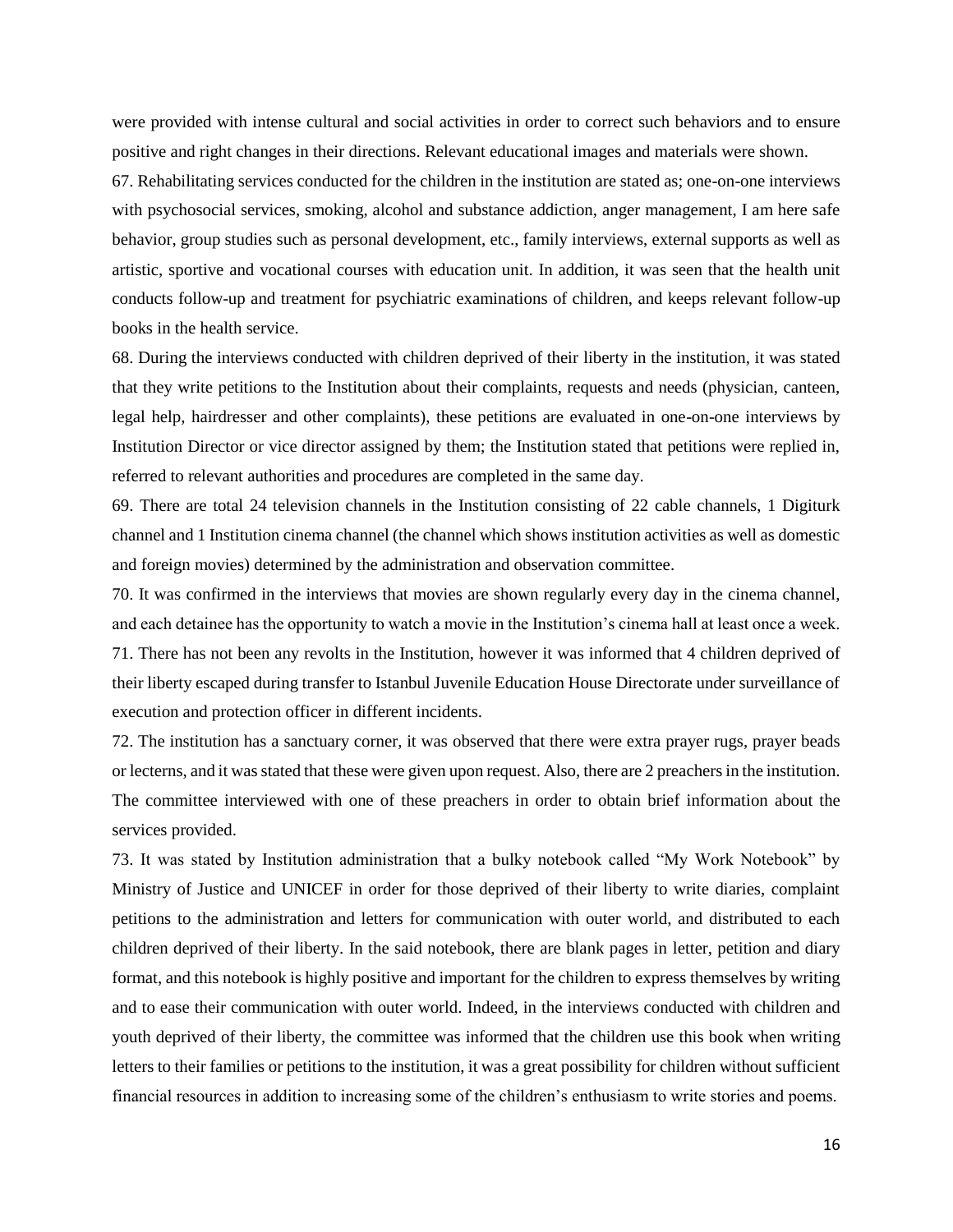74. In addition, no fee is paid by the children and youth deprived of their liberty to send letters pursuant to the protocol signed between Ministry of Justice and PTT, which is a highly useful and significant work. 75. Checking Kurdish and Arabic letters to determine unfavorable content is performed by personnel who speaks Kurdish and Arabic.

## **C. RECOMMENDATIONS**

## **D.1. RECOMMENDATIONS FOR PENITENTIARY INSTITUTION**

76. Pursuant to Article 104 (Former 77) of United Nations Standard Minimum Rules for the Treatment of Prisoners (Nelson Mandela Rules); "The education of illiterate prisoners and of young prisoners shall be compulsory and special attention shall be paid to it by the prison administration." In addition, pursuant to Article 2.1 of The United Nations Standard Minimum Rules for the Administration of Juvenile Justice (Beijing Rules); "Standard Minimum Rules shall be applied to juvenile offenders impartially, without distinction of any kind, for example as to race, color, sex, language, religion, political or other opinions, national or social origin, property, birth or other status." In the light of information provided by the prison administration, it was seen that there are 25 illiterate prisoners in the institution, 10 of them are of foreign nationality, therefore 14 of them continue the course. In interviews conducted with those deprived of their liberty, it was found that an illiterate Roman child was not included in 1<sup>st</sup> Level Reading and Writing course. These courses which ensure the children to receive education in basic level are evaluated as positive improvements, however, it is also assessed that the requirement to ensure that all children benefit from these courses equally must be ensured by penitentiary institutions for children deprived of their liberty.

77. In the visit, it was observed that there was a small gym in the Institution. Despite the administration stated that the gym was used actively, some of those deprived of their liberty stated that they could not use the gym for a few months. It is assessed that those deprived of their liberty must benefit from the facilities provided in the institution equally considering the international standards mentioned in the context of first recommendation.

78. In article 22 of Law on Execution of Sentences and Security Measures; "*The administrators of the institution shall, orally and in writing, provide convicts at the time of admission into the institution with information concerning matters such as the treatment activities to be implemented, the disciplinary offences and penalties, the ways of obtaining information and making complaints, their rights and responsibilities, and such information as may be useful for their adaptation to life in the institution. They shall also be provided with information concerning protection and assistance following execution. Convicts of foreign nationality who do not speak Turkish shall be informed in their own language or, if this is not possible, in English, French or German."* During the interviews with the administration, it was stated that there were 11 foreign prisoners in the Institution; however, it was observed that they were not any interpreters in the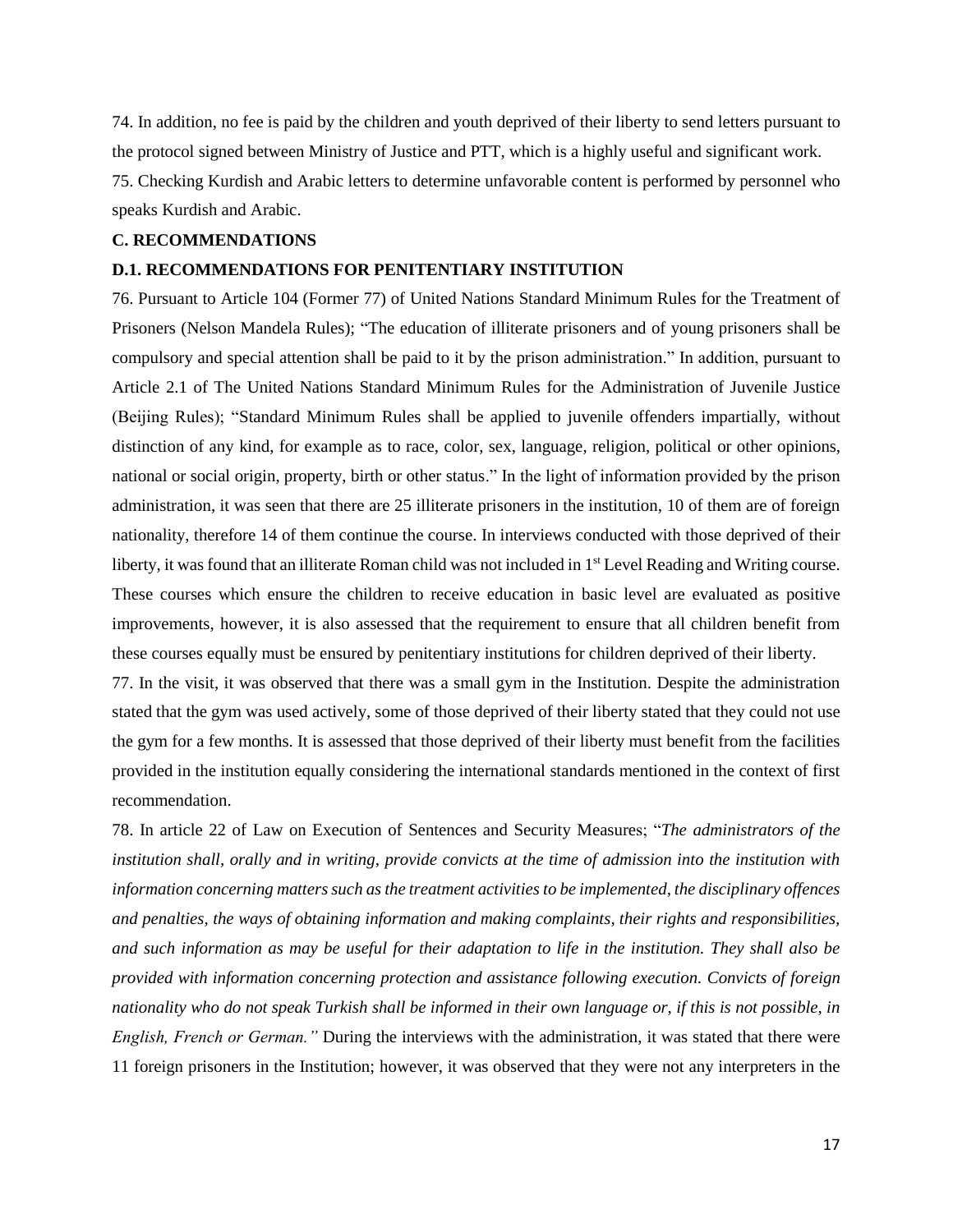Institution. It is hereby assessed that an interpreter must be employed to conduct informing and rehabilitation works for foreign nationals in a healthy way.

79. Despite the administration stated that sufficient hot water is supplied daily, in the interviews conducted with those deprived of their liberty it was stated that there were some problems in access to hot water in some wards. It is hereby assessed that sensitivity must be displayed in terms of equal use of hot water facilities.

80. It was observed that the children deprived of their liberty in the units of the institution could not possess knives and used spoons to cut vegetables and fruits. In article 6 titled "Tools and equipment used for eating and drinking" of Regulation on Properties and Objects That Can be Kept in Penitentiary Institution, it is stated that *"One ten centimeter knife with unsharp tip, fork made of plastic or soft metal, tablespoon and teaspoon, two metal plates with 0.50 mm thickness, two water glasses and tea glasses and plates can be possessed."* Therefore, it is assessed that it is suitable for the children to have knives provided that they do not harm themselves or others and in accordance with the applicable provision.

81. It is hereby assessed that it would be suitable if one personnel can be assigned to ensure sufficiency and inspection of cleaning performed by those deprived of their liberty in order to improve hygiene conditions of family visit room and wards.

82. In the inspection, it was observed that the short stay unit had no toilet facilities. In 2<sup>nd</sup> General Report of European Committee for the Prevention of Torture, it is stated that *"Either a toilet facility should be located in cellular accommodation (preferably in a sanitary annex) or means should exist enabling prisoners who need to use a toilet facility to be released from their cells without undue delay at all times (including at night).*" Therefore, it is assessed that it would be required to construct a toilet as a separate section to protect the person's privacy, or if it is not possible, to allow toilet access by being released from their cells without undue delay at all times. It is also important to indicate that the short stay unit having no cameras would cause some evidence problems against torture and degrading treatment allegations. Therefore, the unit must have a toilet but the cameras must not see the toilets, and it is assessed that it would be suitable to redesign the room in the light of these recommendations.

83. During the interviews, those deprived of their liberty stated that their laundries can be washed once a week in the laundry, however they do not prefer this method and generally wash their clothes at their room by hand. It was stated that it is due to mixing, losing or deformation of the laundry washed together. In addition, it was observed that only 1 laundry drying hanger was available in a unit for 12. In this context, it is assessed that it would be suitable to use washing machines more effectively, washing the belongings of those deprived of their liberty in separate meshes, and assigning laundry drying hangers based on the number of persons in each unit.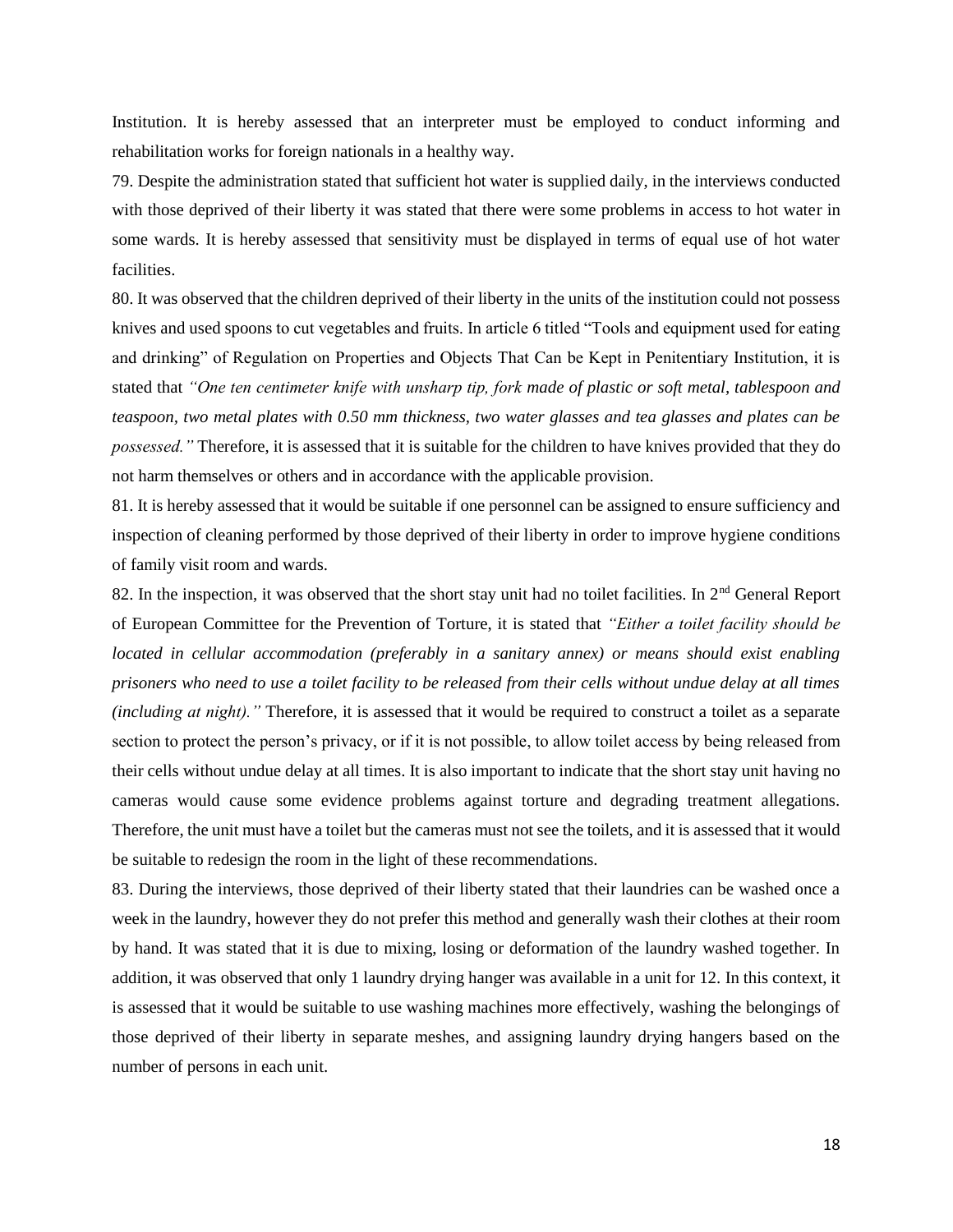#### **D.2. RECOMMENDATIONS FOR MINISTRY OF JUSTICE**

84. As stated in the report, the Institution is evaluated as a model institution in terms of practices, physical conditions and the relations between the personnel and those deprived of their liberty. It can set an example for other children and youth penitentiary institutions in terms of hobby garden, workshops, social activities, education facilities. It is assessed that spreading the positive practices conducted within the institution would be useful to be a guide for all children and youth penitentiary institutions.

85. In the interviews conducted with Penitentiary Institution administration, it was stated those deprived of their liberty can be kept in the relevant institution for 1-1.5 years, the children in prisoner status are sent to juvenile education homes established within the scope of article 15 of Law on Execution of Sentences and Security Measures in the shortest time (juvenile education homes are facilities where juvenile prisoners are educated, acquire profession and reintegrated to the society. In these facilities, there are no obstructions for escape; institution security is provided under surveillance and responsibility of internal security officers). Due to limited number of juvenile education homes, it was stated that these children are transferred to Istanbul and Ankara provinces and this caused many problems. It was stated that these children could not have the facilities in these homes as they have in İzmir Children and Youth Closed Penitentiary Institution, and tended towards escape due to the cultural conflicts they have with other convicts from different regions. The statistics shared showed that this was true. It was understood that this condition caused a vicious cycle, and it is hereby assessed that it would be suitable to increase the number of juvenile education homes to a sufficient number, to improve their facilities in order to make them equal to the facilities provided in children and youth closed penitentiary institutions.

86. In the institution visit, it was understood from the administration, personnel or those deprived of their liberty that a significant majority of children who were released after the execution commit a crime again and came back to the penitentiary institution again after a certain time. It was observed that the most important factors causing this consequence was that the child had a fragmented family or a family with high crime profile, was forced to crime by the neighborhood he lived in, low education level of the child or the family that can be categorized in components such as family, society and education. Therefore, it was understood that a wholistic policy was required to prevent the children being forced to crime to ensure that the child is monitored considering his best interest and healthy development, followed up in terms of mental and physical development, supported, reintegrated to the society after execution and protected from recurring crime as ensured by relevant institutions and organizations such as Ministry of Justice, Ministry of Social Services and Family, Ministry of National Education as also recommended by İzmir Children and Youth Closed Penitentiary Institution. In order to develop such policy, it is hereby assessed that it is required to make thought exchanges and works with Ministry of Justice and other relevant institutions and organizations according to articles 3 and 4 of UN Convention on the Rights of the Children.